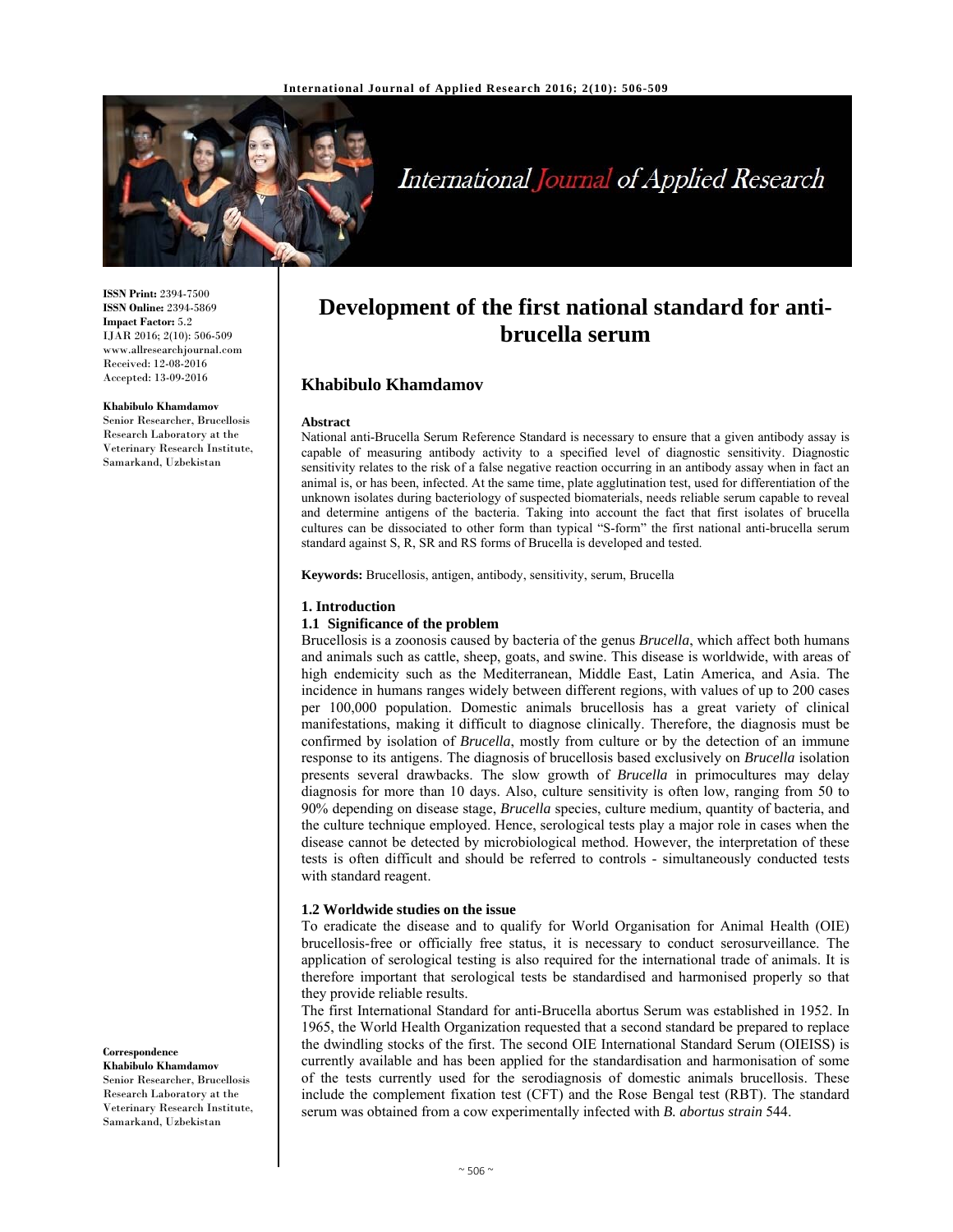#### **1.3 The purpose of the researches**

As it was mentioned above the International Standard for anti-*Brucella abortus* Serum was obtained from a cow experimentally infected with *B. abortus* strain 544. It is therefore not suitable for use in species-specific assays, such as the indirect enzyme-linked immunosorbent assay (iELISA), for species other than cattle. At the same time, plate agglutination test, used for differentiation of the unknown isolates during bacteriology of suspected biomaterials, needs reliable serum capable to reveal antigens of several species of the bacteria genus. Accordingly, the need for a standard prepared with the using S, R, SR and RS forms of different *Brucella* species was identified. Taking into account the fact that first isolates of Brucella cultures can be dissociated to other form than typical "S-form" it was the aim of this project to produce the first National Standard anti-Brucella Serum (ISaBS), and to full evaluate the first national anti- S, R, SR and RS *Brucella* forms serum standard.

#### **2. Materials and Methods**

To create a national standard positive anti-*Brucella* serum we used brucellosis strains stored in the brucellosis laboratory museum. To determine the degree of dissociation and for isolation of strains with dissociation R, RS, SR all museum cultures were tested in acriflavine test (0.1% solution). Acriflavine test was a preliminary to primary determine the dissociation of Brucella cultures. Therefore, in order to determine the exact degree of dissociation, we used White-Wilson method of culture dyeing. According to the results of *Brucella* strains tests in acriflavine and White-Wilson methods, from three *Brucella* species - *B. abortus, B. melitensis* and *B. suis* - we have selected 21 strains. R, S, RS and SR cultures suspension of *B. abortus, B. melitensis, B. suis* strains have been inactivated before inoculation to lambs and administered in a volume of 2 ml. For a comparative study of the dynamics of the antibodies

formation we tested vaccine strain 19 *B. abortus* (made in Russia, Shchelkovsky Biokombinat) and Rev 1 strain *B. melitensis* (Russia, "Agrovet"), currently used for the vaccination of cattle and small sheep. Firstly, to create ground immunity an antigen was injected subcutaneously, according to the following scheme: Group 1 - vaccine strain 19 *B. abortus*, at a dose of 80 x 109 microbe bodies, m.b.; Group 2 - vaccine strain Rev 1 *B. melitensis*, at a dose of 2 x 109 m.b.; Group 3 – suspension of S, R, SR, RS form strains at a dose of 200 x  $10^9$  m.b.; Group 4 - suspension of S, R, SR, RS form strains at a dose of  $400 \times 10^9$  m.b.; Group 5 vaccine strain 19 *B. abortus*, at a dose of 80 x 109 microbe bodies, m.b. with preliminary administration of 2 ml of 2.5% solution of progesterone. On the second inoculation we kept the same dosage of the introducing antigen with the same route – subcutaneously. Third inoculation has been conducted to Groups 3 and 4 by introducing the antigen intravenously on the following dosage: Group 3 – suspension of S, R, SR, RS form strains at a dose of 200 x 109 m.b.; Group 4 - suspension of S, R, SR, RS form strains at a dose of  $400 \times 10^9$  m.b. Each group of animals consisted of 1 year male (Group 1-4) and female lambs (Group 5) by five animals in each group. After the antibodies' titers reached the expected threshold, the blood had been separated for serum. It was then pooled and purified with phenol and sterilized by filtration and heating at 58.5 °C for 30 min. After heating the serum was immediately cooled to 15 0 C and preserved with 0.50% phenol solution.

#### **3. Results**

Separated serum samples were studied by Rose Bengal and Tube agglutination test (RBT and TAT) on 7, 15, 25 and  $30<sup>th</sup>$  day after the first antigen inoculation, on 7 and 15<sup>th</sup> day after the second inoculation and on 7, 13 and 20 day after third inoculation. The dynamics of titers change after the first and second antigen inoculation is showed on the Table 1.

| Groups     | Antigens doses,<br>Subcutaneously                                     | Titers dynamics after the first antigen inoculation |                    |               |                    |                         |                  |                  | Titers dynamics after the<br>second antigen inoculation |                        |                   |                         |                   |
|------------|-----------------------------------------------------------------------|-----------------------------------------------------|--------------------|---------------|--------------------|-------------------------|------------------|------------------|---------------------------------------------------------|------------------------|-------------------|-------------------------|-------------------|
|            |                                                                       | On 7 <sup>th</sup> day                              |                    | On 15th day   |                    | On 25 <sup>th</sup> day |                  | On $30th$<br>dav |                                                         | On 7 <sup>th</sup> day |                   | On 15 <sup>th</sup> day |                   |
|            |                                                                       | <b>RBT</b>                                          | <b>TAT</b>         | <b>RBT</b>    | <b>TAT</b>         | <b>RBT</b>              | <b>TAT</b>       | <b>RBT</b>       | <b>TAT</b>                                              | <b>RBT</b>             | <b>TAT</b>        | <b>RBT</b>              | <b>TAT</b>        |
| Group      | Strain 19<br><b>B.</b> abortus<br>$80 \times 10^9$                    | $1:8*$<br>$++**$                                    | 1:2800<br>$++++-$  | 1:8<br>$^{+}$ | 1:2000<br>$++++-$  | 1:8<br>$+$              | 1:400<br>$^{++}$ | 1:2<br>$+++$     | 1:400<br>$^{++}$                                        | 1:16<br>$^{+}$         | 1:800<br>$^{+++}$ | 1:32<br>$^{+}$          | 1:1200<br>$++$    |
| Group<br>2 | Rev 1<br><b>B.</b> melitensis<br>$2 \times 10^9$                      | Native<br>$^{+}$                                    | 1:800<br>$^{++}$   | 1:4<br>$^{+}$ | 1:400<br>$++$      | 1:4<br>$^{++}$          | 1:200<br>$^{++}$ | 1:2<br>$++$      | 1:25<br>$^{++}$                                         | 1:32<br>$+$            | 1:1600<br>$^{++}$ | 1:32<br>$^{+}$          | 1:1200<br>$^{++}$ |
| Group<br>3 | Suspension of S,<br>R, SR, RS form<br>$200 \times 10^9$               | 1:4<br>$++$                                         | 1:1000<br>$^{+++}$ | 1:4<br>$++$   | 1:1000<br>$++$     | 1:8<br>$^{+}$           | 1:450<br>$^{++}$ | 1:2<br>$++$      | Negat                                                   | 1:16<br>$^{+}$         | 1:800<br>$++$     | 1:8<br>$^{+}$           | 1:800<br>$++$     |
| Group<br>4 | Suspension of S,<br>R, SR, RS form<br>$400 \times 10^{9}$             | 1:2<br>$++$                                         | 1:1600<br>$++$     | 1:4<br>$^{+}$ | 1:600<br>$++$      | 1:4<br>$^{+}$           | 1:500<br>$^{++}$ | Native<br>$++$   | 1:200<br>$++$                                           | 1:4<br>$+$             | 1:800<br>$++$     | 1:4<br>$^{+}$           | 1:500<br>$++$     |
| Group<br>5 | Strain 19 with<br>preliminary<br>injection of<br>progesterone<br>2.5% | 1:64<br>$++$                                        | 1:2800<br>$^{++}$  | 1:256<br>$+$  | 1:4000<br>$^{+++}$ | 1:64<br>$+$             | 1:1600<br>$+++$  | 1:16<br>$++$     | 1:800<br>$+++$                                          | 1:64<br>$+$            | 1:3200<br>$^{++}$ | 1:32<br>$++$            | 1:1600<br>$++$    |

**Table 1:** The dynamics of titers change after the first and second inoculation of *Brucella* antigens

**Notes:** \*Dilution; \*\*Reaction intensity (four + means the highest intensity);

As we can see on the Table 1 on the  $30<sup>th</sup>$  day after the first antigens inoculation the highest antibodies titers observed at animals sensibilized by strain 19. At the same time, the titers

of antibodies amongst these animals have been higher at animals, preliminary received progesterone. It also should be mentioned that this group of animals showed the titer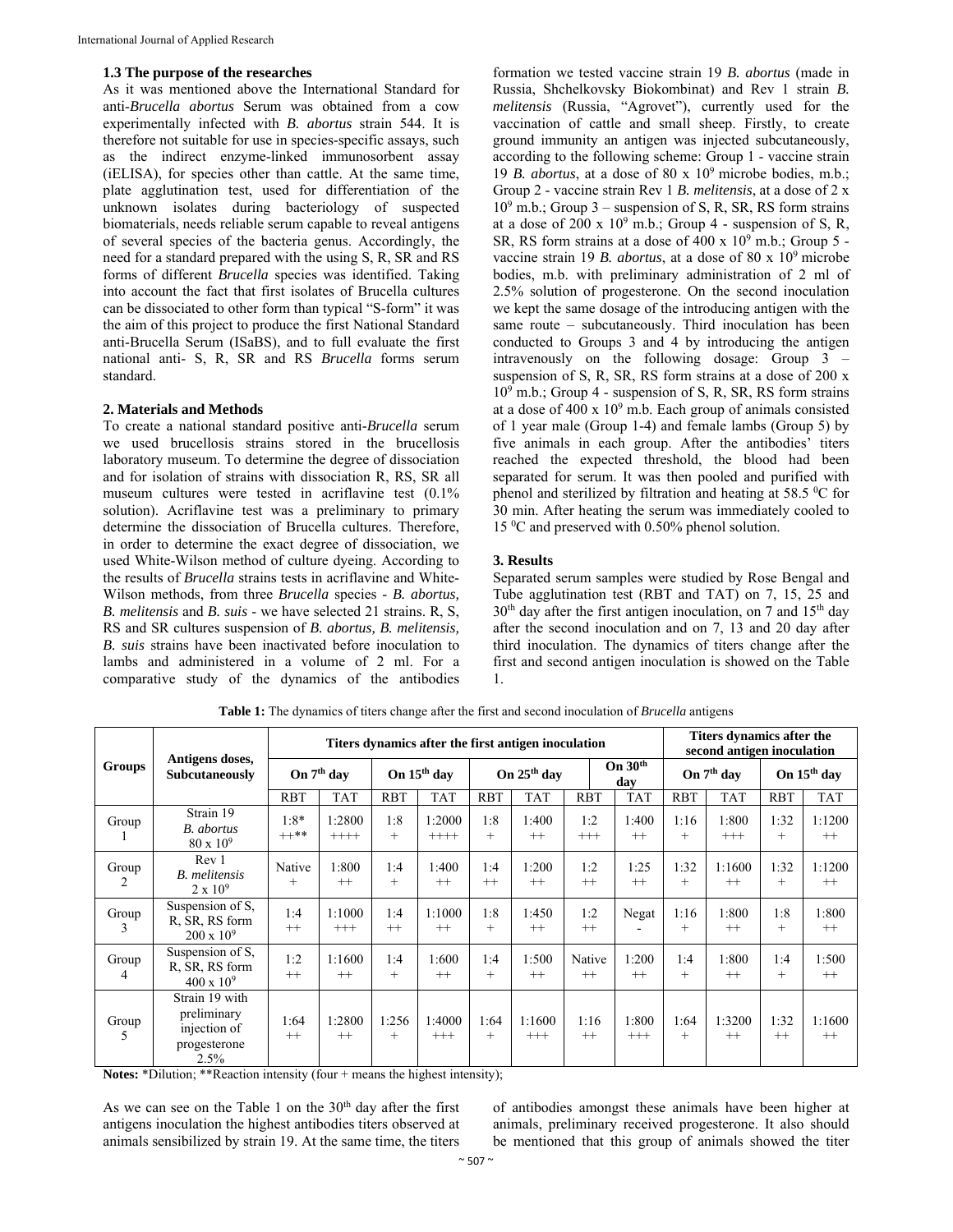1:4000 on the  $15<sup>th</sup>$  day after antigen inoculation. The antibody titer of animals received suspension of S, R, SR, RS forms in dose 200 x 10 $9$  fell to negative whereas at animals received 400 x 10 $9$  it was 1:200. After the second sensibilization serum has been tested on 7<sup>th</sup> and 15<sup>th</sup> day after antigen inoculation. Again the animals of Group 1 and 5, received strain 19, showed highest level of antibodies, whereas the animals of Group 3 and 4 reached the titers

1:800 and 1:400 respectively. These titers did not match the expected threshold 1:1000 and we conducted the third antigen inoculation to the only Groups 3 and 4 by inoculating the suspension of mixed S, R, SR, RS forms of *B. abortus, B. melitensis and B. suis* strains at a dose of 200  $x 10<sup>9</sup>$  m.b. and 400 x 10<sup>9</sup> m.b. respectively. Results of titers change after the third antigen inoculation are shown on the Table 2.

**Table 2:** The dynamics of titers change after the third inoculation of *Brucella* antigens

|               |                                      | <b>Titers dynamics</b> |                        |            |               |               |            |  |  |
|---------------|--------------------------------------|------------------------|------------------------|------------|---------------|---------------|------------|--|--|
| <b>Groups</b> | <b>Antigens doses, Intravenously</b> |                        | On 7 <sup>th</sup> day |            | On $13th$ day | On $20th$ day |            |  |  |
|               |                                      | <b>RBT</b>             | <b>TAT</b>             | <b>RBT</b> | <b>TAT</b>    | <b>RBT</b>    | <b>TAT</b> |  |  |
| Group 3       | Suspension of S, R, SR, RS form      | 1:32                   | 1:1200                 | 1:32       | 1:1200        | 1:18          | 1:1000     |  |  |
|               | $200 \times 10^9$                    | $^{++}$                | $^{+++}$               |            | $^{++}$       | $++$          | $^{+++}$   |  |  |
| Group 4       | Suspension of S, R, SR, RS form      | 1:4                    | 1:600                  | 1:10       | 1:1000        | 1:4           | 1:700      |  |  |
|               | $400 \times 10^{9}$                  | $^{+++}$               | $^{+++}$               | ᅩᅩ         | $^{++}$       | $^{+++}$      | $^{++}$    |  |  |

Results of the third antigen inoculation shows that the expected threshold 1:1000 has exceeded on 13<sup>th</sup> day after intravenously sensibilization of animals. However, on the  $20<sup>th</sup>$  day these titers have fallen to 1:1000 (at the animals of the second group) and to 1:700. So it was decided to use these animals as serum donors taking blood during the period between 12<sup>th</sup> and 16<sup>th</sup> days after intravenously inoculation of antigen with preliminary establishing ground immunity.

The results for the RBT are shows that the highest positive dilution for this test was 1:256 and the lowest dilution was when the serum tested in native form. After the third antigen inoculation RBT was 1:32 and 1:10 respectively which means that the dilution 1:32 should be used as a standard when producing serum against S, R, SR, RS forms of *Brucella*.

## **4. Discussions**

The availability of a national standard serum for standardising diagnostic tests is of importance in guaranteeing quality and providing confidence. Many diagnostic tests are highly effective when performed optimally, whereas suboptimal performance can lead to poor decision-making coupled with over-confidence. An international standard serum for use with serodiagnostic tests for bovine brucellosis has long been available, and this has helped to facilitate effective surveillance and transboundary trade. Although this serum has been, and is, used successfully to standardise tests that are not specific to an animal species (such as the RBT and CFT), tests that are specific to 3 main species of the *Brucella* Genus have not been standardised previously because of the lack of a specific international standard serum. The new serum against three main *Brucella* species: *B. abortus, B. melitensis and B. suis* obtained with the use of S, R, SR, RS forms solves this problem and it may also be used to standardise some tests that are not specific for a particular animal species when they are applied to different samples.

This paper reports three important aspects. First, it provides provenance for the polyvalent serum itself. Secondly, it shows the behaviour of the standard when tested with a range of commonly used brucellosis tests and test reagents. Finally, the minimum acceptable levels of standardization with the use of this serum are met the OIE criteria. The working criteria for the standard serum were defined in accordance with the principles already established for the

OIEISS, whereby one standard is used to define positive and negative results, and for the OIEELISASP/WP/NSS as defined in Council Directive 64/432 (annex C) of the European Union (6), where dilutions of the standards are used to determine a limit to sensitivity.

In imperfect diagnostic assays increased sensitivity may result in decreased specificity. This is of particular relevance in the case of brucellosis where infection with Gramnegative bacteria possessing antigens of similar structure to Brucella can cause false-positive results in diagnostic tests. Therefore it has been considered reasonable to limit the analytical sensitivity of the different tests for brucellosis with the objective of minimising false-positive results. Analytical sensitivity is the ability of an assay to detect the presence of small quantities of analyte, and is distinct from diagnostic sensitivity, which is the ability of the assay to identify samples from infected hosts correctly. This has been the main reason for establishing the maximum analytical sensitivity threshold. The drawback of this approach is that the use of such criteria may lead to future complications due to, for example, the introduction of new tests with greatly improved sensitivity and specificity.

## **5. Conclusions**

The use of this standard will provide a very clear, transparent and measurable method of standardising tests. The use of sera calibrated to this standard could also assist in the quality control of reagent production and day-to-day test performance. All this is especially important for effective international trade testing and surveillance programmes. However, it is important to recognise that the defined criteria for the use of this standard represent only the minimum and maximum criteria for analytical sensitivity. Accordingly, their use in no way replaces or abrogates the requirement for all assays to be validated properly for diagnostic performance (i.e. with respect to diagnostic sensitivity and specificity), preferably in accordance with the OIE guidelines.

This standard should be used as a prototype for the production of national or secondary standards. It is hoped that its use will help to improve and regulate the quality of domestic animals serodiagnosis and bacteriology and that this will help in turn to limit the spread of brucellosis.